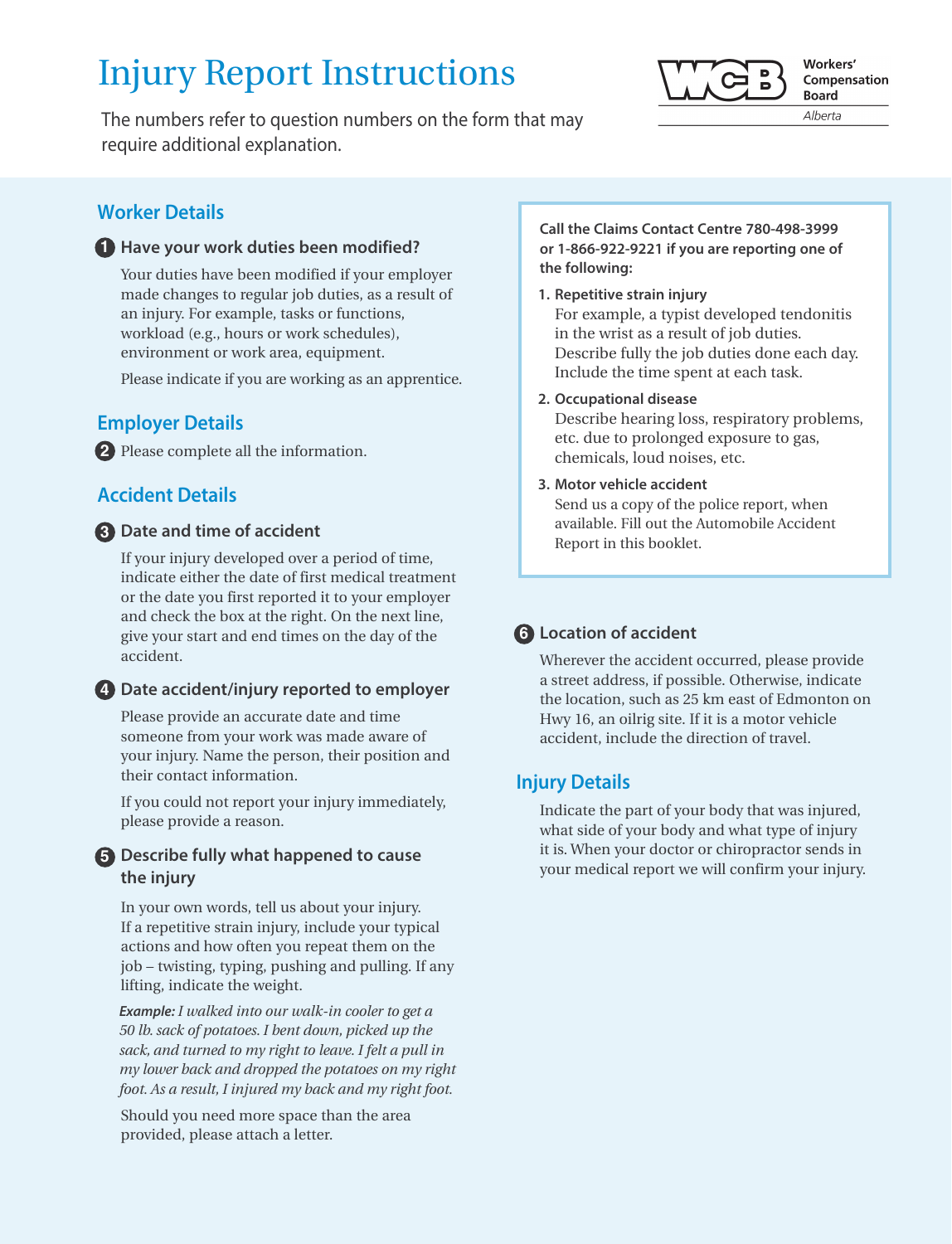Workers' Compensation **Board** Alberta

P.O. BOX 2415 EDMONTON AB T5J 2S5

**Phone 780-498-3999** (in Edmonton)  **1-866-922-9221** (toll free in Alberta) **1-800-661-9608** (outside Alberta)

**Fax** 780-427-5863 or 1-800-661-1993



|       | <b>Worker Details</b>                                                     | Past the date of injury: Have you been off work? | Yes                                                                                                                                  | No             | 1<br>Have your work duties been modified? | Yes<br>No                                                                                                                                                      |
|-------|---------------------------------------------------------------------------|--------------------------------------------------|--------------------------------------------------------------------------------------------------------------------------------------|----------------|-------------------------------------------|----------------------------------------------------------------------------------------------------------------------------------------------------------------|
|       | Last Name:                                                                |                                                  |                                                                                                                                      |                | First Name:                               | Initial:                                                                                                                                                       |
|       | Mailing Address: Apt#                                                     |                                                  |                                                                                                                                      |                | Social Insurance #:                       |                                                                                                                                                                |
| City: |                                                                           | Province:                                        | Postal Code:                                                                                                                         |                | Personal Health #:                        |                                                                                                                                                                |
|       | Phone Number:                                                             |                                                  |                                                                                                                                      | Date of Birth: | (Year / Month / Day)                      | F<br>Gender:<br>M                                                                                                                                              |
|       | Occupation and job description:                                           |                                                  |                                                                                                                                      |                |                                           |                                                                                                                                                                |
|       | Are you an apprentice?<br>Yes                                             | No                                               | If yes, date you would have obtained journeyman status:                                                                              |                |                                           | (Year / Month / Day)                                                                                                                                           |
|       | (Year / Month / Day)<br>Date hired:                                       |                                                  | Are you a partner or director in the business?                                                                                       |                | Yes<br> No                                |                                                                                                                                                                |
|       | Do you have personal coverage?                                            | No<br>Yes                                        | If yes, coverage number:                                                                                                             |                |                                           |                                                                                                                                                                |
|       | <b>Employer Details</b>                                                   | 2<br><b>Employer Business Name:</b>              |                                                                                                                                      |                |                                           |                                                                                                                                                                |
|       | <b>Mailing Address:</b>                                                   |                                                  |                                                                                                                                      |                |                                           |                                                                                                                                                                |
| City: |                                                                           | Province:                                        | Postal Code:                                                                                                                         |                |                                           |                                                                                                                                                                |
|       | <b>Contact Name:</b>                                                      | Title:                                           | Phone:                                                                                                                               |                | E-mail:                                   |                                                                                                                                                                |
|       | <b>Accident Details</b>                                                   |                                                  |                                                                                                                                      |                |                                           |                                                                                                                                                                |
|       |                                                                           | (Year / Month / Day)                             |                                                                                                                                      |                |                                           | the injury/condition developed over time                                                                                                                       |
| 8     | Date/time of accident:                                                    |                                                  | Time:<br>(Year / Month / Day)                                                                                                        |                | a.m.<br>p.m.<br>or                        |                                                                                                                                                                |
|       | Date/time scheduled shift started (if applicable):                        |                                                  | (Year / Month / Day)                                                                                                                 |                | Time:                                     | p.m.<br>a.m.                                                                                                                                                   |
|       | Date/time scheduled shift ended (if applicable):                          |                                                  | (Year / Month / Day)                                                                                                                 |                | Time:                                     | p.m.<br>a.m.                                                                                                                                                   |
| Ø     | Date accident/injury reported to employer:                                |                                                  |                                                                                                                                      |                |                                           |                                                                                                                                                                |
|       | Name of person and their position:                                        |                                                  |                                                                                                                                      |                | Phone Number:                             |                                                                                                                                                                |
|       | If not reported immediately, give the reason:                             |                                                  |                                                                                                                                      |                |                                           |                                                                                                                                                                |
| 6     |                                                                           |                                                  |                                                                                                                                      |                |                                           | Describe fully, based on the information you have, what happened to cause this injury or disease. Please describe what you were doing, including details about |
|       |                                                                           |                                                  | any tools, equipment, materials, etc. you were using. State any gas, chemicals or extreme temperatures you may have been exposed to: |                |                                           |                                                                                                                                                                |
|       |                                                                           |                                                  |                                                                                                                                      |                |                                           |                                                                                                                                                                |
|       |                                                                           |                                                  |                                                                                                                                      |                |                                           |                                                                                                                                                                |
|       |                                                                           |                                                  |                                                                                                                                      |                |                                           |                                                                                                                                                                |
|       | Motor vehicle accident?                                                   | Cardiac condition/injury?                        |                                                                                                                                      |                | Claimed to another WCB? Province:         |                                                                                                                                                                |
|       |                                                                           |                                                  | If you have more information or a list of witnesses, please attach a letter. Please check this box if letter is attached.            |                |                                           |                                                                                                                                                                |
|       | Have you had a similar injury before?                                     | Yes<br>No                                        | If yes, attach a letter with details.                                                                                                |                |                                           |                                                                                                                                                                |
|       | Was the work you were doing for the purpose of your employer's business?  |                                                  |                                                                                                                                      | No<br>Yes      | Was it part of your usual work?           | No<br>Yes                                                                                                                                                      |
|       | Did the accident/injury occur on employer's premises?                     |                                                  | Yes<br>No                                                                                                                            |                |                                           |                                                                                                                                                                |
| 6     | Location where the accident happened (address, general location or site): |                                                  |                                                                                                                                      |                |                                           |                                                                                                                                                                |
|       | Full name of treating hospital or healthcare professional:                |                                                  |                                                                                                                                      |                |                                           |                                                                                                                                                                |
|       | Address:                                                                  |                                                  |                                                                                                                                      |                |                                           |                                                                                                                                                                |
|       | Phone:                                                                    |                                                  |                                                                                                                                      |                |                                           |                                                                                                                                                                |
|       |                                                                           |                                                  |                                                                                                                                      |                |                                           |                                                                                                                                                                |
|       | <b>Injury Details</b>                                                     |                                                  | What part of body was injured? (hand, eye, back, lungs, etc.)                                                                        |                |                                           | Right side<br>Left side                                                                                                                                        |
|       | What type of injury is this? (sprain, strain, bruise, etc.)               |                                                  |                                                                                                                                      |                |                                           |                                                                                                                                                                |

**Complete all three pages and sign the form before sending.**

**REVIEW SEPT 2014**<br>
REV SEPT 2014

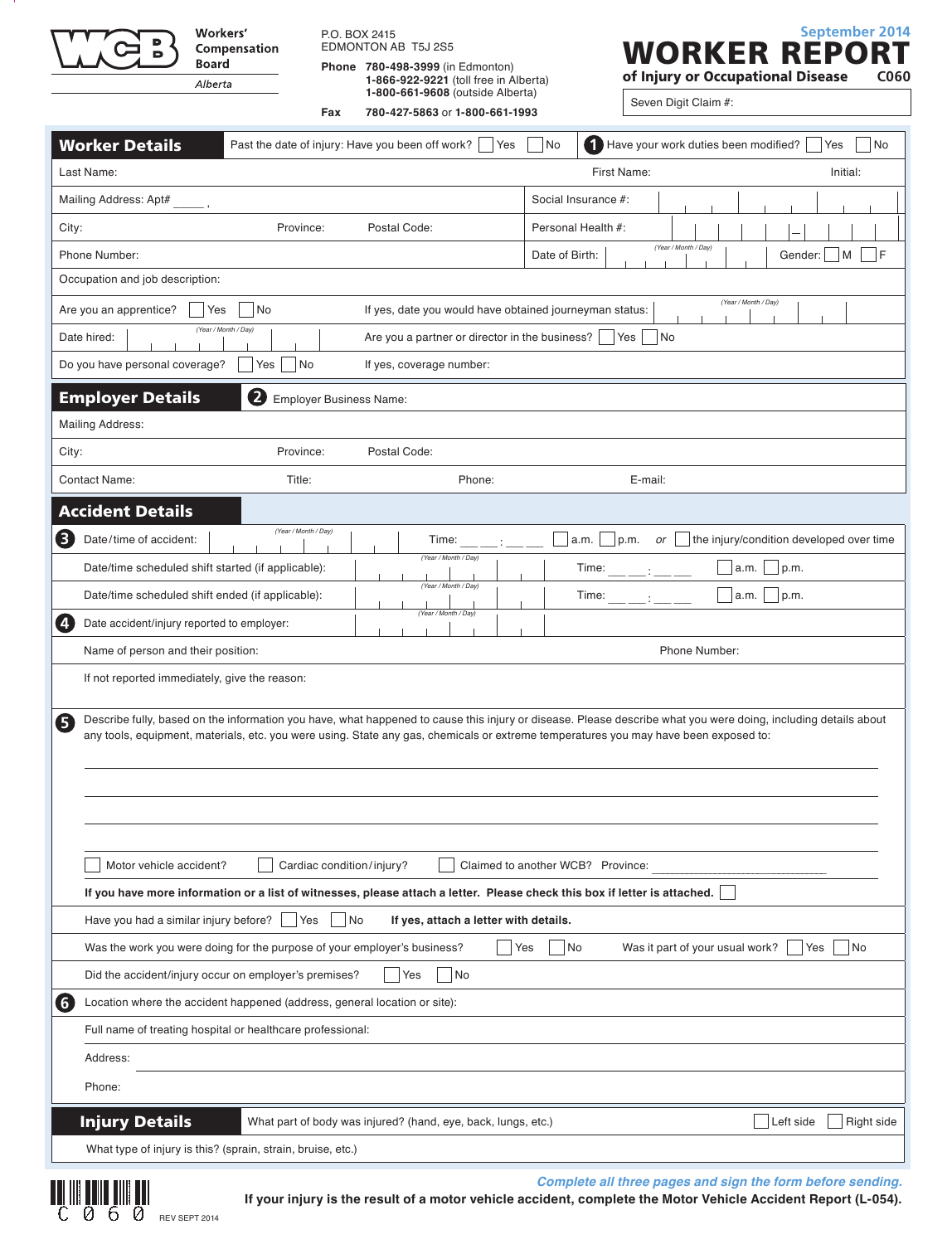*Please fill in your name, Social Insurance Number and date of birth at the top of each page of the form in case the pages get separated.*

*Remember to complete all three pages and sign the form before sending.*

# **7** Return-to-Work Details

Please complete all the information that applies.

# **Employment Details**

### **Complete one of the following A or B or C. 8**

- Complete **A** if you work 12 months per year with the same employer.
- Complete **B** if you work only part of the year (subject to seasonal or lack of work layoffs).
- Complete **C** if you are self-employed, are a subcontractor or do piecework.

# **Earnings Details**

#### **b) Additional taxable benefits: 9 10**

#### **Vacation and statutory holiday pay**

Please indicate if you are paid holiday and stat pay as an additional percentage on your paycheque or, if these days are included as days off with pay.

#### **Shift premiums**

Complete if you receive pay in addition to your regular rate of pay (e.g., 50¢ paid per hour for night shift). Provide your gross shift premium earnings for one year prior to the date of injury (less if you have not worked a full year).

#### **Overtime**

Complete only if you work the same number of hours overtime each week, month or shift cycle.

### **c) Second job**

Provide a contact name and telephone number for a second job. If this injury causes you to miss earnings from that job, WCB-Alberta will consider these earnings when your compensation rate is set. Your second employer may be contacted.

*If you do not know your hours of work and wage information, you can get them from your employer.*

# **Hours of Work Details**

# **a) Number of hours**

 Indicate your regular hours of work. Do not include overtime here.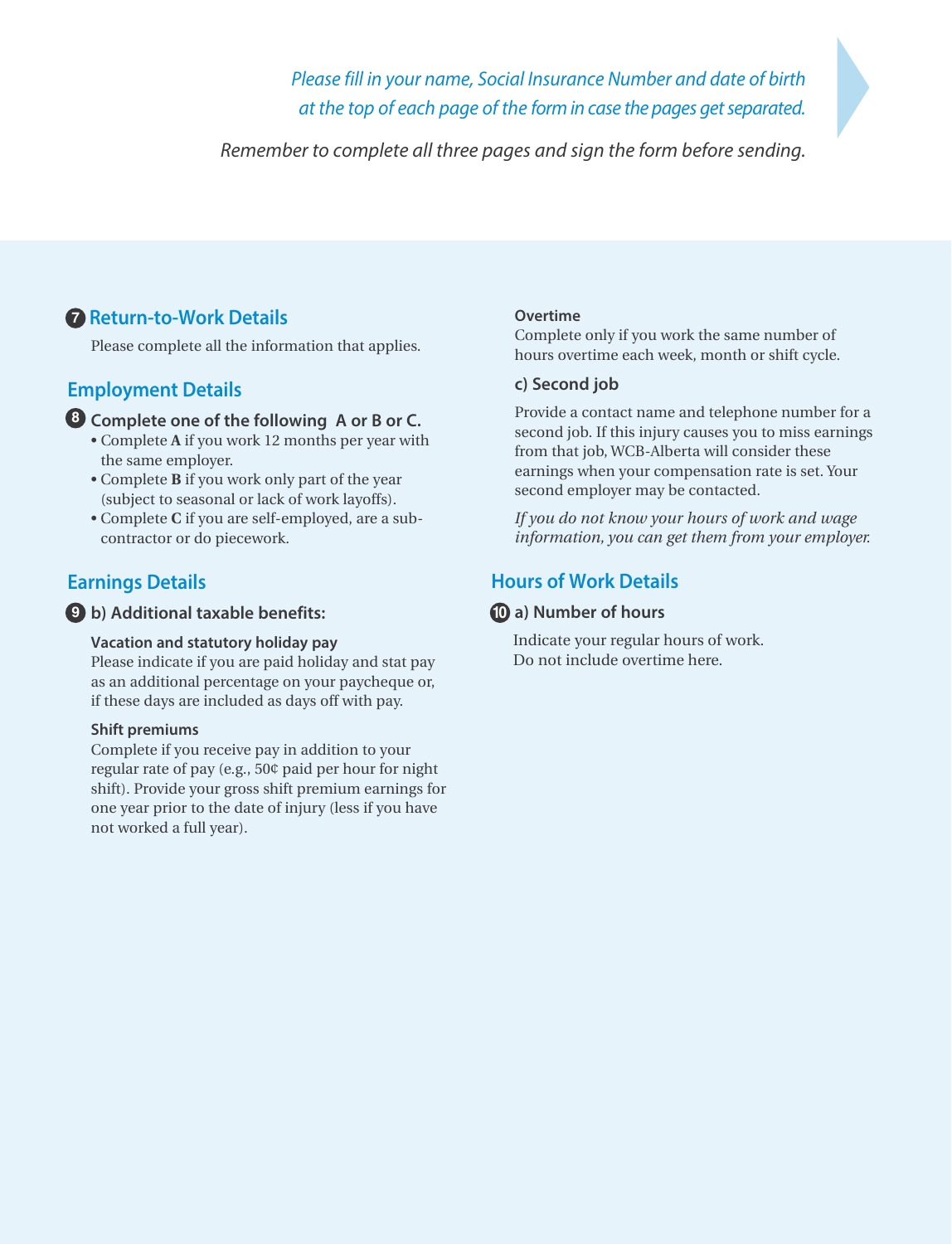**WORKER REPORT** Page 2 of 3

| Worker's Last Name:<br>Worker's First Name:<br>Initial:                                                                                                                                                                                                                                                                                                                                  |
|------------------------------------------------------------------------------------------------------------------------------------------------------------------------------------------------------------------------------------------------------------------------------------------------------------------------------------------------------------------------------------------|
| (Year / Month / Day)<br>Social Insurance #:<br>Date of Birth:                                                                                                                                                                                                                                                                                                                            |
| <b>Return to Work Details</b><br>Please complete all that apply                                                                                                                                                                                                                                                                                                                          |
| $\boldsymbol{\theta}$<br>a. Will/did your employer pay you while off work?<br>$\overline{\phantom{a}}$ No<br>Unknown<br>Yes, pre-accident wages                                                                                                                                                                                                                                          |
| (Year / Month / Day)<br>b. Date and time you first missed work:<br>p.m.<br>Time: $\frac{1}{2}$ : $\frac{1}{2}$ = $\frac{1}{2}$ = $\frac{1}{2}$ = $\frac{1}{2}$ = $\frac{1}{2}$ = $\frac{1}{2}$ = $\frac{1}{2}$ = $\frac{1}{2}$ = $\frac{1}{2}$ = $\frac{1}{2}$ = $\frac{1}{2}$ = $\frac{1}{2}$ = $\frac{1}{2}$ = $\frac{1}{2}$ = $\frac{1}{2}$ = $\frac{1}{2}$ = $\frac{1}{2}$ =<br>a.m. |
| (Year / Month / Day)<br>c. If you have returned to work indicate date:<br>p.m.<br>a.m.<br>Time:<br><b>Contract Contract</b>                                                                                                                                                                                                                                                              |
| Regular hours of work, $or$ $\Box$ Modified hours of work:<br>Regular work duties, or   Modified work duties<br>Current work status:<br>hrs per                                                                                                                                                                                                                                          |
| Pre-accident rate of pay, or $\vert$ Revised rate of pay: \$<br>per the control of the control of the control of the control of the control of the control of the control of the control of the control of the control of the control of the control of the control of the control of the cont                                                                                           |
| If you are working modified duties please describe:                                                                                                                                                                                                                                                                                                                                      |
|                                                                                                                                                                                                                                                                                                                                                                                          |
|                                                                                                                                                                                                                                                                                                                                                                                          |
| <b>Employment Type Details</b><br>(Complete A or B or C. Select your type of employment.)                                                                                                                                                                                                                                                                                                |
| 8 A Permanent position employed 12 months of the year:                                                                                                                                                                                                                                                                                                                                   |
| Permanent full-time<br>Permanent part-time<br>Irregular/casual                                                                                                                                                                                                                                                                                                                           |
| or B Non-permanent position employed only part of the year (subject to seasonal or lack of work layoffs):                                                                                                                                                                                                                                                                                |
| Temporary position<br>Seasonal worker<br>Summer student                                                                                                                                                                                                                                                                                                                                  |
| Had this injury not occurred, your last day of employment would have been:<br>(Year / Month / Day)<br>(Year / Month / Day)                                                                                                                                                                                                                                                               |
| Estimated, or   Actual<br>Position end:<br>Position start:                                                                                                                                                                                                                                                                                                                               |
| How many months or days are workers employed in this position?                                                                                                                                                                                                                                                                                                                           |
| or C Special employment circumstance:                                                                                                                                                                                                                                                                                                                                                    |
| Sub contractor<br>Vehicle owner/operator<br>Welder owner/operator<br>Piece work<br>Self-employed<br>Commission<br>Volunteer                                                                                                                                                                                                                                                              |
| Do you incur expenses to perform the work (materials, tools, etc.)?<br> No<br>Will you receive a T4?<br><b>Yes</b><br>  Yes<br>No                                                                                                                                                                                                                                                        |
| Note: If you have checked any box in 8C please submit a detailed income and expense statement.                                                                                                                                                                                                                                                                                           |
| <b>Earning Details</b>                                                                                                                                                                                                                                                                                                                                                                   |
| a. Your rate of pay at time of accident: \$<br>Day<br>Hour<br>Week<br>Month<br>Year<br>per                                                                                                                                                                                                                                                                                               |
| 9 b. Additional taxable benefits:                                                                                                                                                                                                                                                                                                                                                        |
| Taken as time off with pay<br>Paid on a regular basis %<br>Vacation Pay:                                                                                                                                                                                                                                                                                                                 |
| <b>Shift Premium</b><br>Please describe:                                                                                                                                                                                                                                                                                                                                                 |
| Overtime                                                                                                                                                                                                                                                                                                                                                                                 |
| Other                                                                                                                                                                                                                                                                                                                                                                                    |
| c. Do you have a second job?<br>No<br>If yes - Employer's Name:<br>Phone:<br>Yes<br>(Second employer may be contacted)                                                                                                                                                                                                                                                                   |
| d. Did you miss time from this second job?<br>No<br>Yes<br>If yes, please attach earning information and time missed details.                                                                                                                                                                                                                                                            |
| <b>Hours of Work Details</b>                                                                                                                                                                                                                                                                                                                                                             |
| 10 a. Number of hours (not including overtime):<br>per week                                                                                                                                                                                                                                                                                                                              |
| Describe your work schedule (e.g., Monday to Friday, on. Saturday to Sunday, off.):                                                                                                                                                                                                                                                                                                      |
|                                                                                                                                                                                                                                                                                                                                                                                          |
|                                                                                                                                                                                                                                                                                                                                                                                          |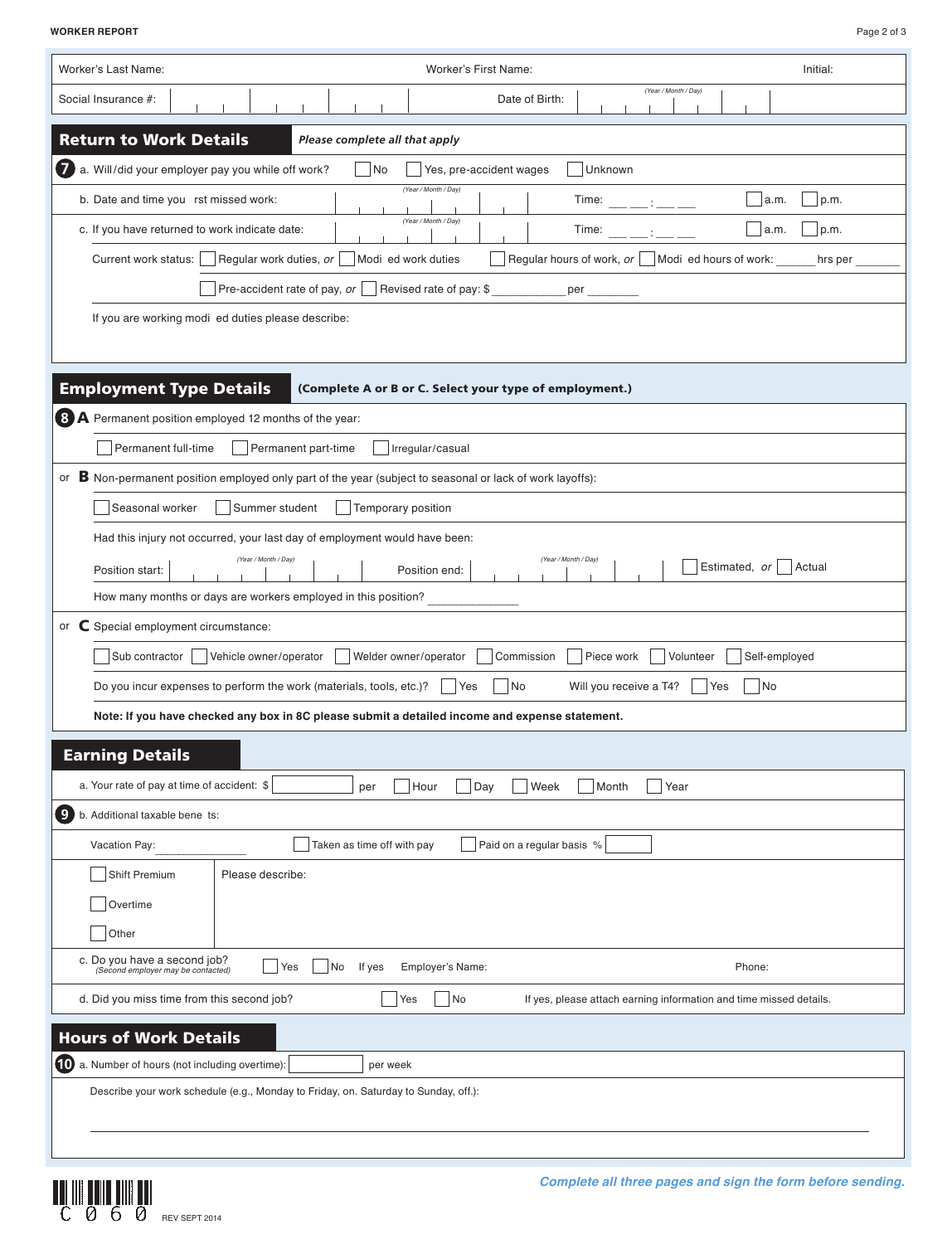**WORKER REPORT** Page 3 of 3

| Worker's Last Name:                                                                                                                                       | Worker's First Name: | Initial:             |
|-----------------------------------------------------------------------------------------------------------------------------------------------------------|----------------------|----------------------|
| Social Insurance #:                                                                                                                                       | Date of Birth:       | (Year / Month / Day) |
| <b>Service Service</b><br>$\mathcal{L}^{\text{max}}_{\text{max}}$ and $\mathcal{L}^{\text{max}}_{\text{max}}$ and $\mathcal{L}^{\text{max}}_{\text{max}}$ |                      |                      |

# **Declaration and Consent**

I declare that the information in the Worker Report of Injury or Occupational Disease form will be true and correct.

I understand that:

- While I am receiving any benefits from WCB-Alberta, it is my obligation to inform WCB-Alberta immediately if I return to work of any kind, become capable of working or if there is any other change in my employment status. Work includes but is not limited to any activity in which labour or services are provided, whether or not payment of any kind is received.
- Criminal prosecution may result from any attempt on my part to collect benefits by providing false information, failing to provide information regarding my ability to work, or other fraudulent means.
- My employer may request a review or appeal of any decisions made on my claim and may therefore examine my claim file. My claim file may also be examined by anyone with a direct interest, as determined by WCB-Alberta, or a person or company I have authorized to review my claim file. (To provide authorization, use the Worker's Information Release form in the Worker Handbook).
- My social insurance number may be used for reporting to Canada Revenue Agency.
- WCB-Alberta may collect information that it considers relevant to determine benefit entitlement, including information pre-dating my accident, from any source including physicians, other health care providers, employer(s) and vocational rehabilitation service providers. This information is collected to determine my entitlement to compensation under the Workers' Compensation Act.

WCB-Alberta may use and disclose the information collected to determine entitlement, to provide services and benefits and, as required or authorized by law. This information may be used and disclosed pursuant to the Workers' Compensation Act and the Freedom of Information and Protection of Privacy Act.

| (Year / Month / Day) |                      |
|----------------------|----------------------|
| Date:                | Name (please print): |
|                      |                      |
| Signature:           |                      |

#### **Signing the above consent enables the Workers' Compensation Board to process your claim.**

**NOTE:** The information required in the Worker Report of Injury or Occupational Disease is collected under sections 33(a) and (c) of the Freedom of Information and Protection of Privacy Act for the purpose of determining entitlement to compensation and for determining employers' premium rates. Questions may be directed to the Claims Contact Centre as noted on the front of this form and on the back of the Worker Handbook. The information provided to the Workers' Compensation Board is protected by the provisions of the Freedom of Information and Protection of Privacy Act.

 *This report form is part of a booklet of information intended to help workers with completing the necessary WCB-Alberta forms and understanding the process. Keep the booklet for your reference.*

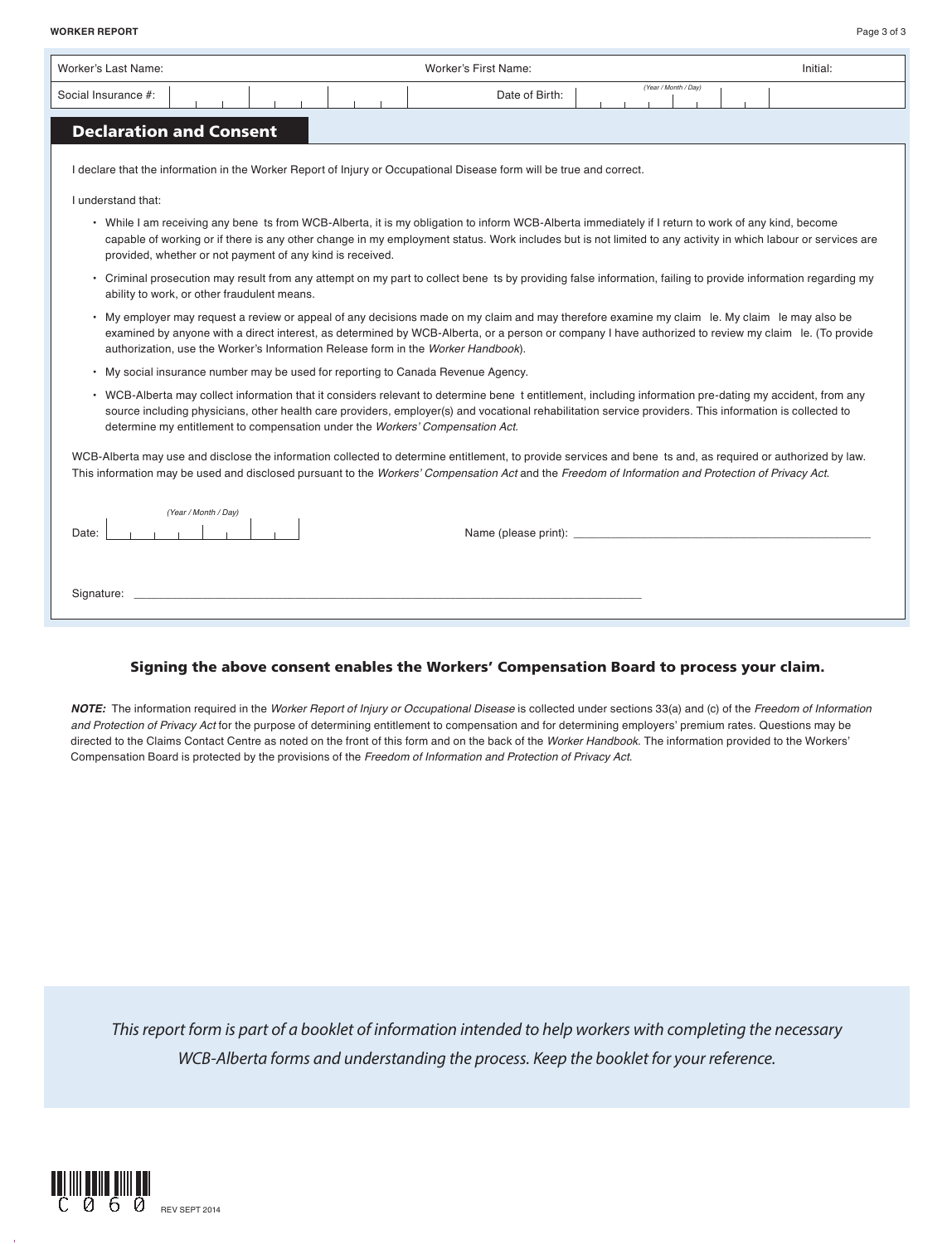|                        |                                                                                                                                                   |                                                                             |        |                                    | C013                                                                                                                                                                                      |
|------------------------|---------------------------------------------------------------------------------------------------------------------------------------------------|-----------------------------------------------------------------------------|--------|------------------------------------|-------------------------------------------------------------------------------------------------------------------------------------------------------------------------------------------|
|                        |                                                                                                                                                   |                                                                             |        |                                    |                                                                                                                                                                                           |
|                        |                                                                                                                                                   | (Initials)                                                                  |        |                                    |                                                                                                                                                                                           |
|                        |                                                                                                                                                   | City/Town                                                                   |        | <b>Postal Code</b>                 |                                                                                                                                                                                           |
|                        |                                                                                                                                                   |                                                                             |        |                                    |                                                                                                                                                                                           |
|                        |                                                                                                                                                   |                                                                             |        | Male                               | Female                                                                                                                                                                                    |
|                        |                                                                                                                                                   |                                                                             |        |                                    |                                                                                                                                                                                           |
| No<br>Yes<br>No<br>Yes |                                                                                                                                                   |                                                                             |        |                                    |                                                                                                                                                                                           |
| Yes<br>No<br>No        | If yes, (specify)                                                                                                                                 | Reason                                                                      |        |                                    |                                                                                                                                                                                           |
|                        | Province<br>Current Age<br>1. OCCUPATIONAL HISTORY<br>5. other chemicals, irritants or fumes<br>A. Have you ever been told you have any of<br>Yes | (First Name)<br>Height<br>Physician's name, address and<br>telephone number | Weight | Job Description<br>Job Description | PULMONARY HISTORY QUESTIONNAIRE<br><b>WCB Claim Number</b><br>Personal Health Number<br>(Year / Month / Day)<br>Date of Birth<br>Gender<br>Treatment/Test date(s)<br>(Year / Month / Day) |

7. Sinusitis

 $\mathbf{1}$   $\mathbf{1}$   $\mathbf{1}$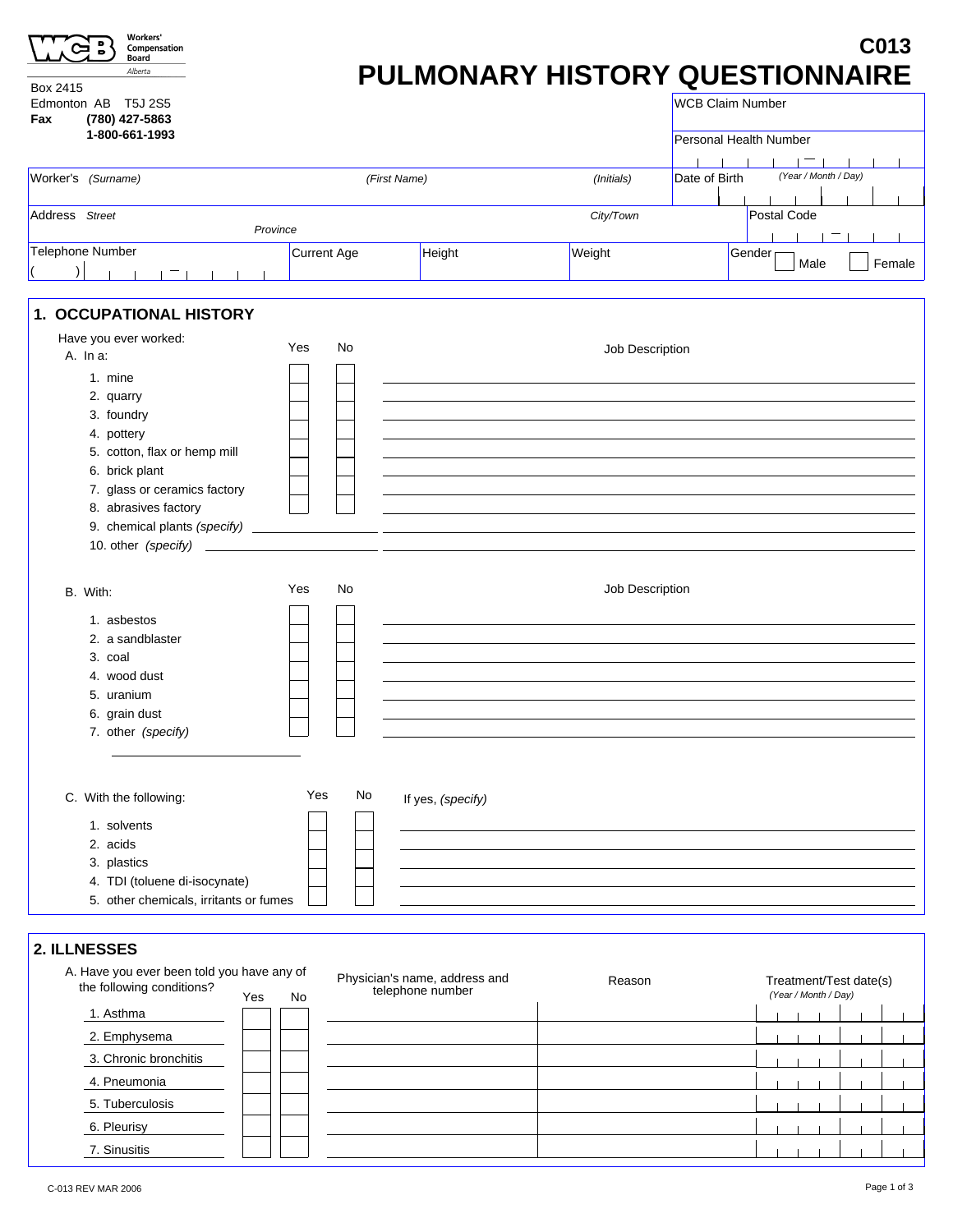| Worker's Surname                                                                                                                                                                                                                                                             | <b>First Name</b>                                                                                                                  | <b>Initial</b>   | <b>WCB</b> Claim Number                                                                                                                                                                                                              |
|------------------------------------------------------------------------------------------------------------------------------------------------------------------------------------------------------------------------------------------------------------------------------|------------------------------------------------------------------------------------------------------------------------------------|------------------|--------------------------------------------------------------------------------------------------------------------------------------------------------------------------------------------------------------------------------------|
| 2. ILLNESSES (Continued)<br>Yes<br>No<br>8. Pneumothorax<br>9. Diabetes<br>10. Eczema<br>11. Cancer (specify)<br>12. Allergies (specify)<br>13. Heart (specify)<br>14. Other (specify)<br>B. Have you ever undergone surgery to your chest, nose, sinuses, or upper abdomen? |                                                                                                                                    | Yes<br><b>No</b> | when <b>with the contract of the contract of the contract of the contract of the contract of the contract of the contract of the contract of the contract of the contract of the contract of the contract of the contract of the</b> |
| <b>3. FAMILY HISTORY</b><br>A. Have any family members suffered from any condition(s) listed in 2A (previous page)? If so, indicate below<br>Relationship                                                                                                                    | Condition(s)                                                                                                                       |                  |                                                                                                                                                                                                                                      |
| <b>4. MEDICAL TREATMENT</b><br>A. List occasions on which you visited physician(s) for your current respiratory condition. Attach a separate sheet if necessary.<br>Physician's name, address and telephone number                                                           |                                                                                                                                    | Reason           | Treatment/Test date(s)<br>(Year / Month / Day)                                                                                                                                                                                       |
| B. Are you currently taking any medication?<br>Name of Medication                                                                                                                                                                                                            | (prescribed or "over the counter")   Yes                                                                                           | No               | <b>Prescribing Doctor</b>                                                                                                                                                                                                            |
| 5. LIFESTYLE - Smoking<br>A. Have you ever smoked cigarettes?<br>If yes, How many per day?<br>Quit? At what age?<br>Have you ever smoked a pipe or cigar on a regular basis?                                                                                                 | <u> Tantan di Kabupaten Serika Bandara di Kabupaten Serika Bandara Serika Bandara Serika Bandara Serika Bandara S</u><br>No<br>Yes |                  |                                                                                                                                                                                                                                      |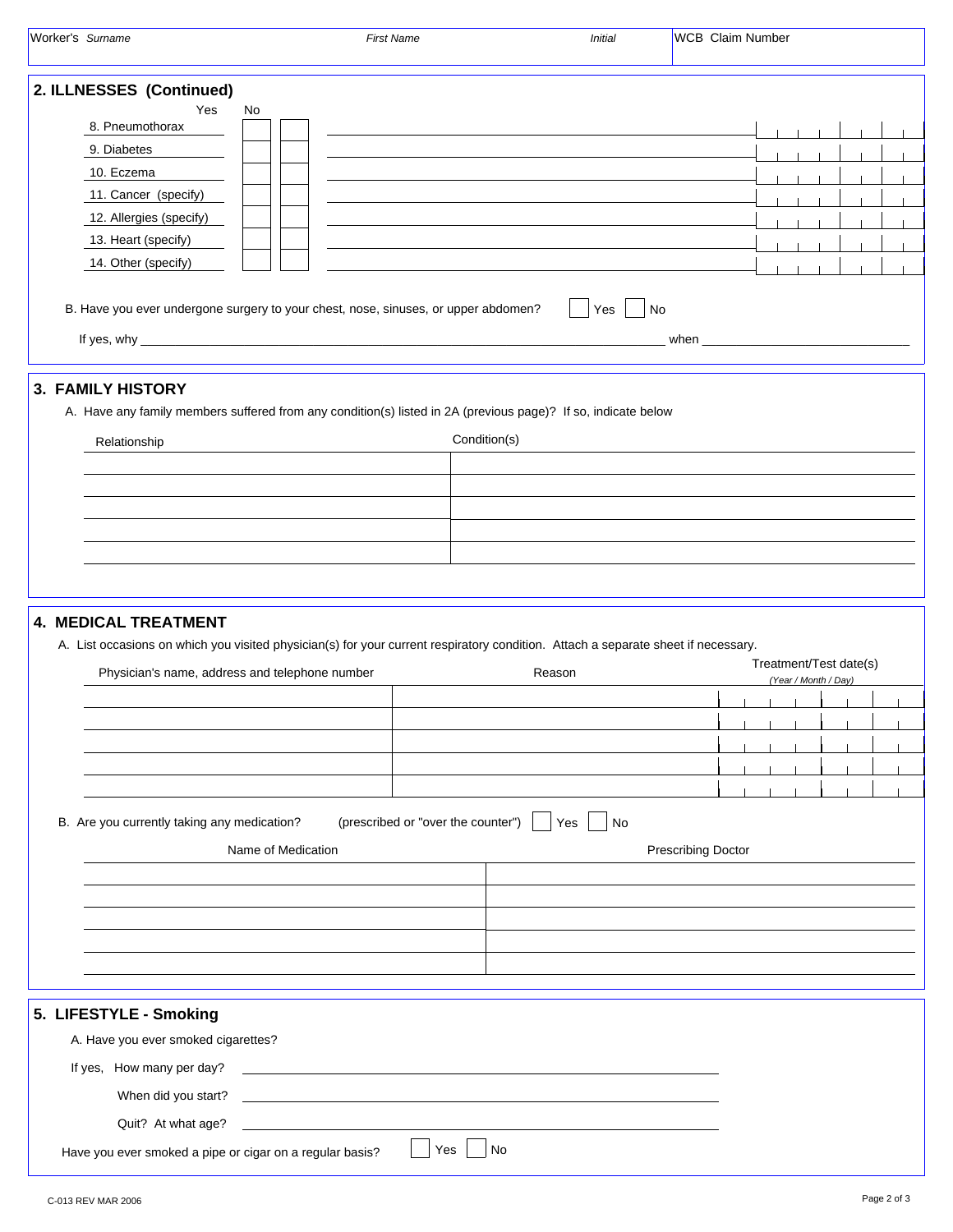|                 | Worker's Surname                    | <b>First Name</b>                                                                                                                                                                                                                                                                  | <b>Initial</b> | <b>WCB</b> Claim Number |
|-----------------|-------------------------------------|------------------------------------------------------------------------------------------------------------------------------------------------------------------------------------------------------------------------------------------------------------------------------------|----------------|-------------------------|
|                 | <b>6. SYMPTOMS</b>                  |                                                                                                                                                                                                                                                                                    |                |                         |
|                 | A. Coughing                         |                                                                                                                                                                                                                                                                                    |                |                         |
|                 | Do you cough?                       | Yes<br>No                                                                                                                                                                                                                                                                          |                |                         |
|                 | B. Sputum                           |                                                                                                                                                                                                                                                                                    |                |                         |
|                 |                                     |                                                                                                                                                                                                                                                                                    |                |                         |
|                 | ii) What colour is it?              |                                                                                                                                                                                                                                                                                    |                |                         |
|                 | iii) Is it ever bloody?             | Yes<br><b>No</b>                                                                                                                                                                                                                                                                   |                |                         |
|                 | Thick or<br>iv)                     | Thin                                                                                                                                                                                                                                                                               |                |                         |
|                 | C. Do you have chest pain?          | Yes<br>No                                                                                                                                                                                                                                                                          |                |                         |
|                 | If yes, i) Where on the chest?      |                                                                                                                                                                                                                                                                                    |                |                         |
|                 |                                     |                                                                                                                                                                                                                                                                                    |                |                         |
|                 |                                     |                                                                                                                                                                                                                                                                                    |                |                         |
|                 |                                     |                                                                                                                                                                                                                                                                                    |                |                         |
|                 | D. Do you have shortness of breath? | <u> 1980 - Johann Barbara, martin amerikan basal dan berasal dan berasal dalam basal dan berasal dan berasal dan</u>                                                                                                                                                               |                |                         |
|                 |                                     |                                                                                                                                                                                                                                                                                    |                |                         |
|                 | E. Wheezing                         |                                                                                                                                                                                                                                                                                    |                |                         |
|                 | When you breathe, is it noisy?      | Yes<br>No                                                                                                                                                                                                                                                                          |                |                         |
|                 |                                     | If yes, in what situations does it happen?<br><u>some started and the started and the started and the started and the started and the started and the started and the started and the started and the started and the started and the started and the started and the started </u> |                |                         |
|                 |                                     |                                                                                                                                                                                                                                                                                    |                |                         |
| <b>Comments</b> |                                     |                                                                                                                                                                                                                                                                                    |                |                         |
|                 |                                     |                                                                                                                                                                                                                                                                                    |                |                         |
|                 |                                     |                                                                                                                                                                                                                                                                                    |                |                         |
|                 |                                     |                                                                                                                                                                                                                                                                                    |                |                         |
|                 |                                     |                                                                                                                                                                                                                                                                                    |                |                         |
|                 |                                     |                                                                                                                                                                                                                                                                                    |                |                         |
|                 |                                     |                                                                                                                                                                                                                                                                                    |                |                         |

I, the claimant, declare the above information to be true and correct to the best of my knowledge

Date: Signature: Name (please print): Name (please print): Signature: Signature: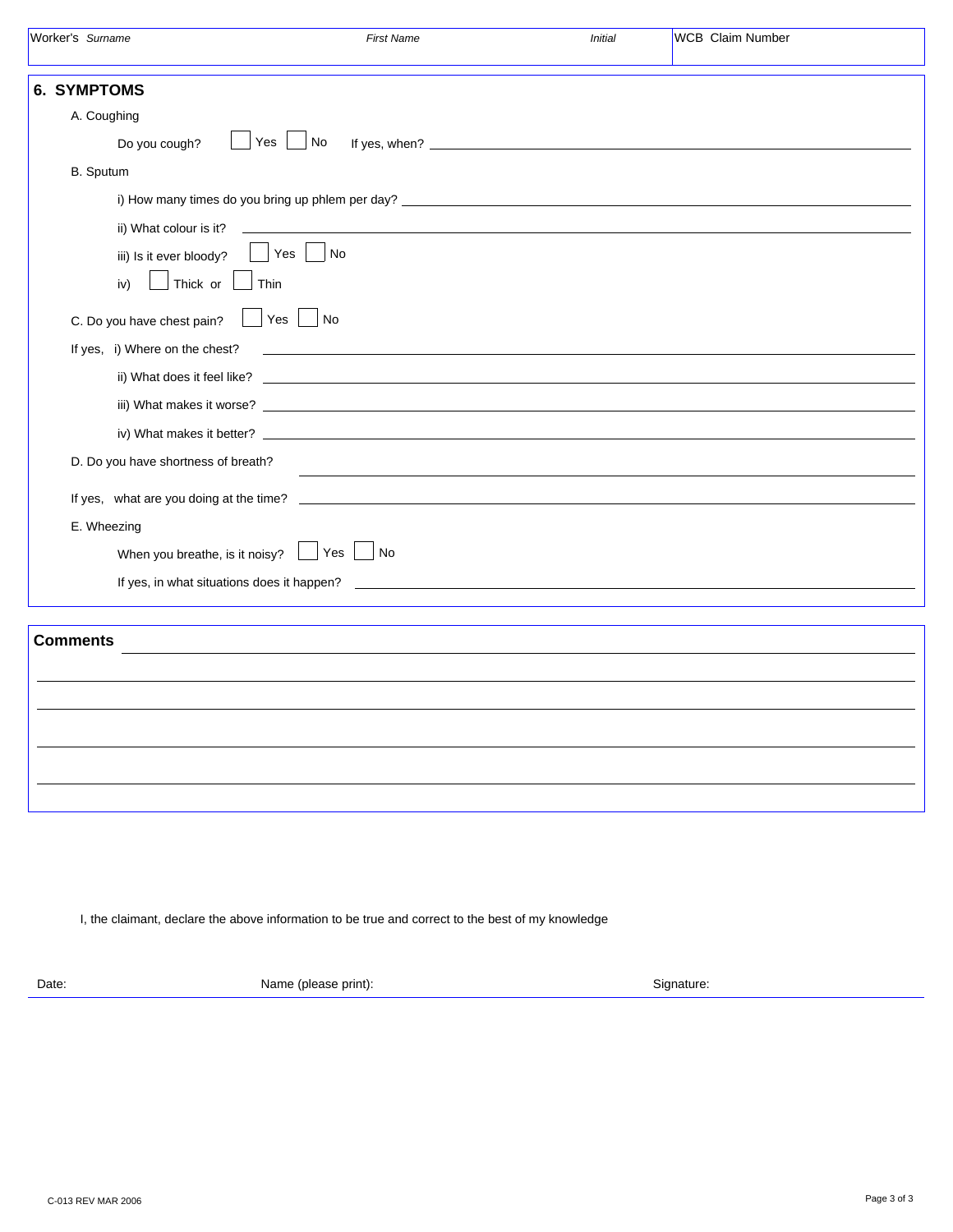| <b>Workers</b> '<br>Compensation<br>Board<br>Alberta                      |              | <b>WORKER'S EMPLOYMENT RECORD</b><br>(CHEMICAL EXPOSURE) |                        |                            | C <sub>117</sub> |
|---------------------------------------------------------------------------|--------------|----------------------------------------------------------|------------------------|----------------------------|------------------|
|                                                                           |              |                                                          | WCB Claim Number       |                            |                  |
|                                                                           |              |                                                          | Personal Health Number |                            |                  |
|                                                                           |              |                                                          |                        |                            |                  |
| Worker's (Surname)                                                        | (First Name) | (Initial)                                                |                        | Date of Birth (YYYY/MM/DD) |                  |
|                                                                           |              |                                                          |                        |                            |                  |
| <b>INSTRUCTIONS</b>                                                       |              |                                                          |                        | Page                       | 0f               |
| 1 In completing this form atort with your first employment and present to |              |                                                          |                        |                            |                  |

*1. In completing this form, start with your first employment and proceed to your most recent employment.* 

*2. Please type or print clearly in dark (black) ink.*

|                  | <b>Employer's Name and</b><br><b>Address</b><br>(Street Address, Town/City,<br><b>Province of Operation)</b> | <b>Employment</b><br>Period | Occupational<br><b>Job Duties</b> | Name of Irritants(s)/<br>Chemicals(s) to which<br>you were exposed | Type of<br><b>Protective Apparel used</b> |
|------------------|--------------------------------------------------------------------------------------------------------------|-----------------------------|-----------------------------------|--------------------------------------------------------------------|-------------------------------------------|
| $\overline{1}$ . |                                                                                                              | From                        |                                   |                                                                    |                                           |
|                  |                                                                                                              | To                          |                                   |                                                                    |                                           |
| $\overline{2}$ . |                                                                                                              | From                        |                                   |                                                                    |                                           |
|                  |                                                                                                              | $\overline{\text{To}}$      |                                   |                                                                    |                                           |
| $\overline{3}$ . |                                                                                                              | From                        |                                   |                                                                    |                                           |
|                  |                                                                                                              | $\overline{\mathsf{To}}$    |                                   |                                                                    |                                           |
| $\overline{4}$ . |                                                                                                              | From                        |                                   |                                                                    |                                           |
|                  |                                                                                                              | $\overline{\text{To}}$      |                                   |                                                                    |                                           |
| $\overline{5}$ . |                                                                                                              | From                        |                                   |                                                                    |                                           |
|                  |                                                                                                              | To                          |                                   |                                                                    |                                           |
| $\overline{6}$ . |                                                                                                              | From                        |                                   |                                                                    |                                           |
|                  |                                                                                                              | $\overline{\mathsf{To}}$    |                                   |                                                                    |                                           |
|                  |                                                                                                              |                             |                                   |                                                                    |                                           |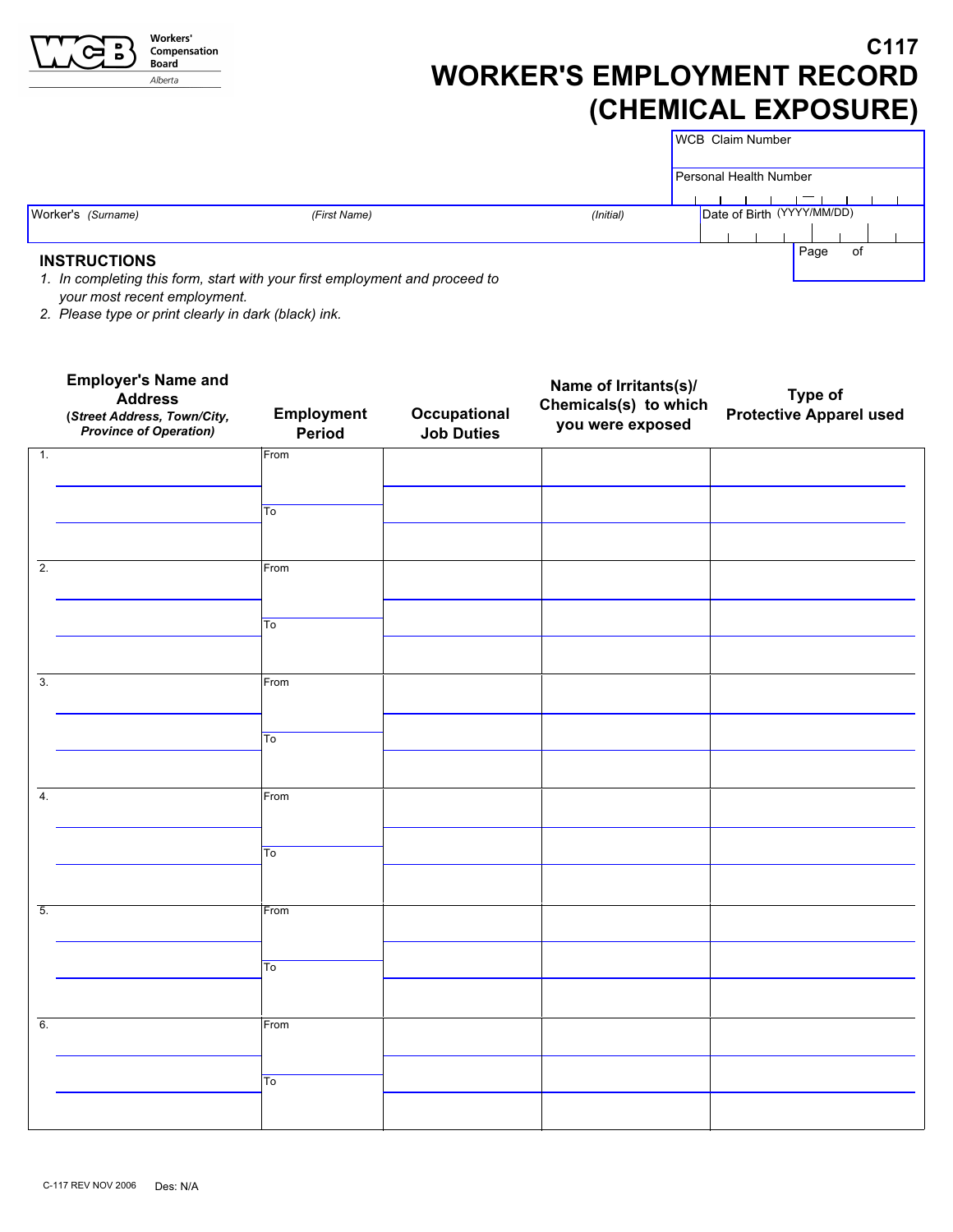| THE WORKERS' COMPENSATION<br><b>BOARD</b><br>BOX 2415 EDMONTON AB T5J 2S5                                  | File No.                          | Class                            | Claim No. | Accident date | LBR. Code |
|------------------------------------------------------------------------------------------------------------|-----------------------------------|----------------------------------|-----------|---------------|-----------|
| IN ORDER THAT WE MAY<br>PROCEED WITH THIS CLAIM.<br>PLEASE COMPLETE AND RETURN<br>THIS FORM WITHOUT DELAY. | Employer's<br>Name and<br>Address | Worker's Name and Address<br>To: |           |               |           |
| Note section of Act printed on reverse                                                                     |                                   |                                  |           |               |           |

We have received reports that you were injured on the date shown above in an industrial accident outside of Alberta.

You may have the right to claim compensation under the provisions of Section 28 of The Workers' Compensation Act of Alberta, (see reverse) or alternately to claim compensation or other remedy under the law of the place in which you were injured.

You should consider this matter carefully and, if you decide to claim compensation under the Alberta Act, you should (a) complete and return the enclosed application form, and (b) complete the election portion of this form and return it.

If we have not heard from you within thirty days, we will assume that you do not wish to claim under The Workers' Compensation Act of Alberta and we will take no further action in this matter.

# **ELECTION TO CLAIM UNDER THE ACT**

In the matter of injuries resulting from an accident that happened on the set of the set of near that happened on the set of the set of the set of the set of the s to claim compensation under The Workers' Compensation Act of the Province of Alberta.

I have read and understand the provisions of Section 28 of the Act.

Signed \_\_\_\_\_\_\_\_\_\_\_\_\_\_\_\_\_\_\_\_\_\_\_\_\_\_\_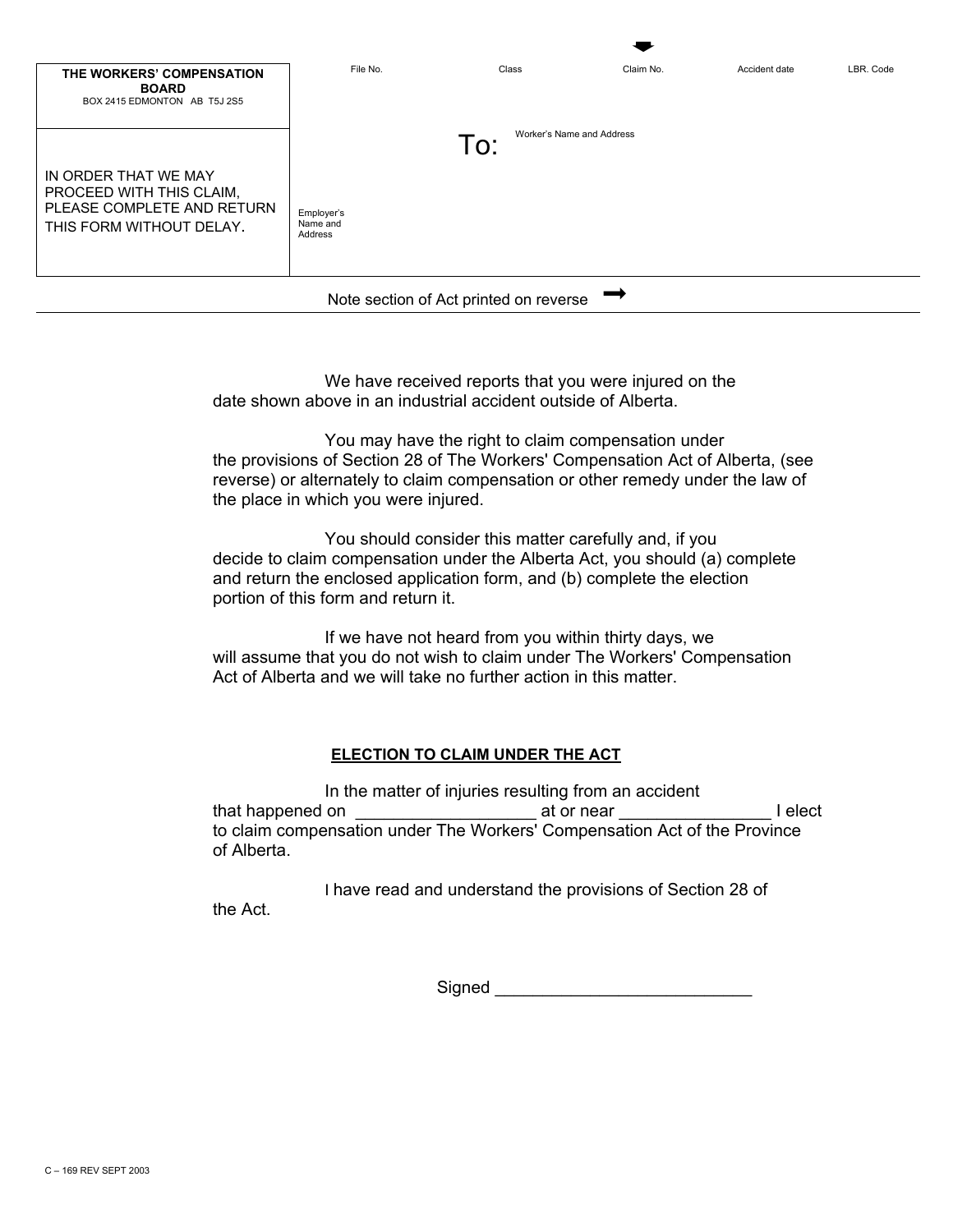# **EXTRACT FROM SECTION 28**

# **THE WORKERS' COMPENSATION ACT**

#### Section 28

- (1) If an accident happens while the worker is employed out of Alberta, the worker or the worker's dependants are entitled to compensation under this Act if
	- **(a)** the worker
		- (i) is a resident of Alberta or
		- (ii) has his or her usual place of employment in Alberta and the work out of Alberta is a continuation of the employment by the same employer or an employer that is related to that employer within the meaning of section 134.
	- **(b)** the nature of the employment is such that, in the normal course of the employment, the work or service the worker performs is required to be performed both in and out of Alberta and
	- **(c)** subject to subsection (2), the employment out of Alberta has lasted less than 12 continuous months.
- (2) The Board may, on application by an employer and subject to any terms it considers appropriate,
	- **(a)** waive any of the requirements of subsection (1)(a) and (b), and
	- **(b)** extend the period referred to in subsection (1)(c)
- (3) If, by the law of the jurisdiction in which the accident happens, the worker or the worker's dependants are entitled to compensation or some other remedy in respect of the accident, the worker or dependants shall elect

**(a)** to claim compensation or the other remedy under the law of the other jurisdiction, or

**(b)** to claim compensation under this Act,

and shall give notice of that election to the Board under subsection (4), but if there is in existence an agreement under section 29, the right of election is subject to the terms of that agreement.

- (4) Subject to subsection (5), notice of election shall be given to the Board
	- **(a)** by the worker within 30 days after the happening of the accident, or
	- **(b)** if the accident results in death, by a dependant within 30 days after the death,

and if notice of election is not given in accordance with this subsection, the worker or dependant is deemed to have elected not to claim compensation under this Act.

- (5) The Board may, on application either before or after the expiration of the 30-day period referred to in subsection (4), extend that period.
- (6) If a worker or dependant elects under subsection (3) to claim compensation under this Act and at any time claims compensation or some other remedy under the law of another jurisdiction in respect of the same accident, the worker or dependant is deemed to have forfeited all rights to compensation under this Act in respect of that accident, and any money paid to the worker or dependant or on the worker's or dependant's behalf by the Board in respect of it constitutes a debt due from the worker or dependant to the Board.
- (7) Subsection (6) does not affect the right to compensation of a worker or dependant who takes an action at the request of the Board under section 31.
- (8) Notwithstanding subsection (6), if a worker or dependant, before claiming compensation under this Act, and in ignorance of the worker's or dependant's rights or the extent of the worker's or dependant's rights under this Act, claims compensation under the law of the other jurisdiction where the accident happened and is found to be not entitled to compensation, the worker or dependant is deemed not to have forefeited the worker's or dependant's rights under this Act by reason only of making that claim.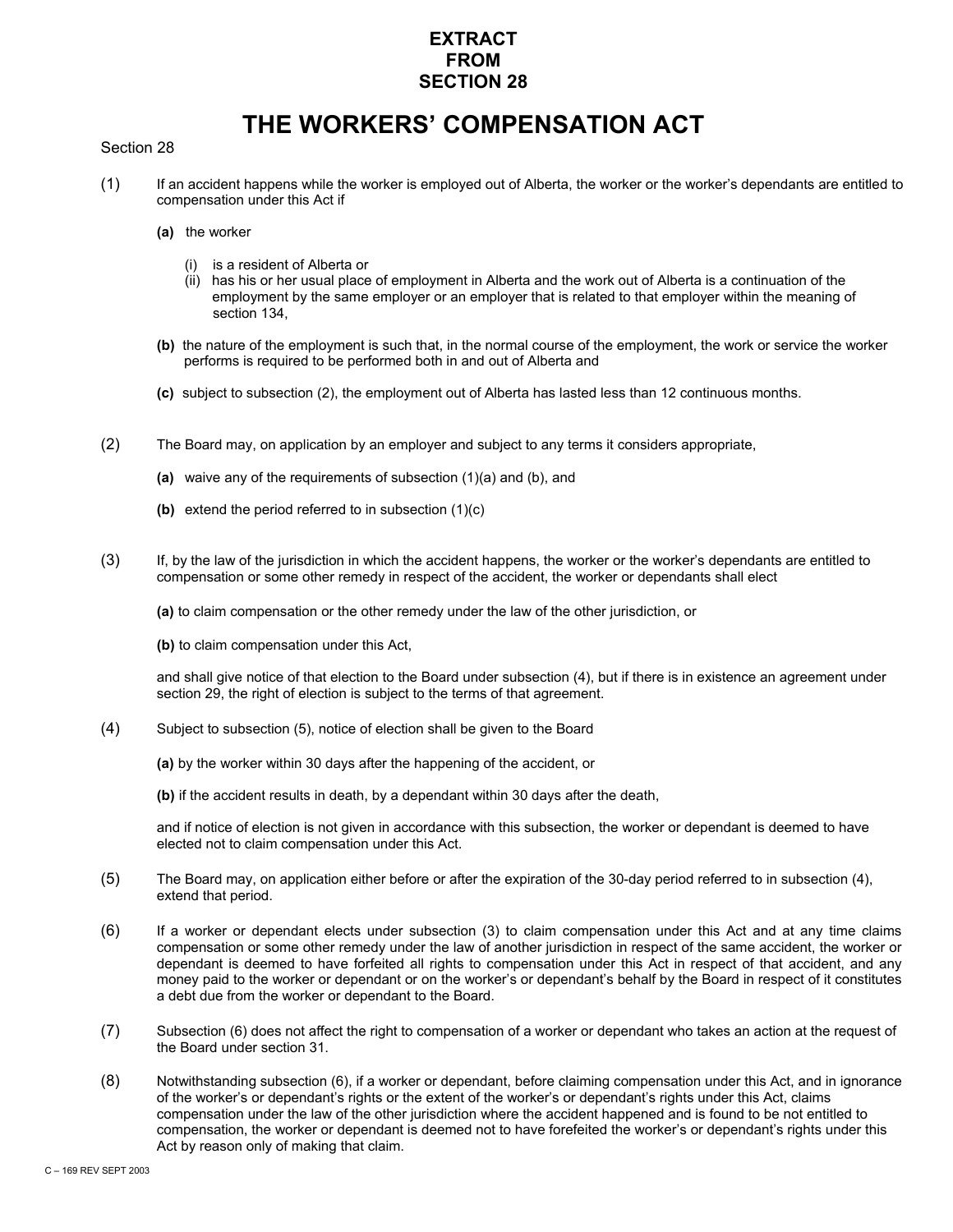

PO Box 2415 Edmonton AB T5J 2S5

# **C847 ASSIGNMENT OF DAMAGES Workers' Compensation Act, R.S.A. 2000, Chapter W-15**

Claim Number\_\_\_\_\_\_\_\_\_\_\_\_\_\_\_\_\_\_\_\_\_\_\_\_\_\_\_

I, \_\_\_\_\_\_\_\_\_\_\_\_\_\_\_\_\_\_\_\_\_\_\_\_\_\_\_\_\_\_\_\_, am entitled to compensation under the *Workers' Compensation Act (the "Act"),* as a result of an accident which occurred on \_\_\_\_\_\_\_\_\_\_\_\_\_\_\_\_\_\_\_\_\_\_\_\_\_\_ (the "Accident") in which I sustained personal injuries or illness and I understand that I have or may have a right of action outside Alberta in respect of that Accident.

As I have elected to take workers' compensation benefits, I understand the Workers' Compensation Board of Alberta (the "WCB") is entitled to advance any such right of action:

- (a) Pursuant to Section 31 of the *Act* (for accidents prior to December  $1<sup>st</sup>$ , 2005), or
- (b) Pursuant to Section 22(3) and (9)(c) of the *Act* (for accidents on or after December  $1<sup>st</sup>$ , 2005).

I HEREBY IRREVOCABLY TRANSFER AND ASSIGN to the WCB all my rights and interest in any such right of action I have or might have as a result of the Accident, including the right to bring and advance any action the WCB may deem appropriate in any jurisdiction in my name, settle or compromise that action, and receive for its own use and benefit all damages resulting therefrom.

Signed in the Province of The State of Texas in the Province of Texas in the State of Texas in the State of Te

\_\_\_\_\_\_\_\_\_\_\_\_\_\_\_\_\_\_\_\_\_\_\_\_\_\_\_\_\_\_ \_\_\_\_\_\_\_\_\_\_\_\_\_\_\_\_\_\_\_\_\_\_\_\_\_\_\_\_\_\_

WITNESS SIGNATURE CLAIMANT SIGNATURE

(printed name and address of witness over age 18)

\_\_\_\_\_\_\_\_\_\_\_\_\_\_\_\_\_\_\_\_\_\_\_\_\_\_\_\_\_\_

\_\_\_\_\_\_\_\_\_\_\_\_\_\_\_\_\_\_\_\_\_\_\_\_\_\_\_\_\_\_

**In order that we may proceed with this claim, please complete and return this form without delay. Please keep one copy for your records.**